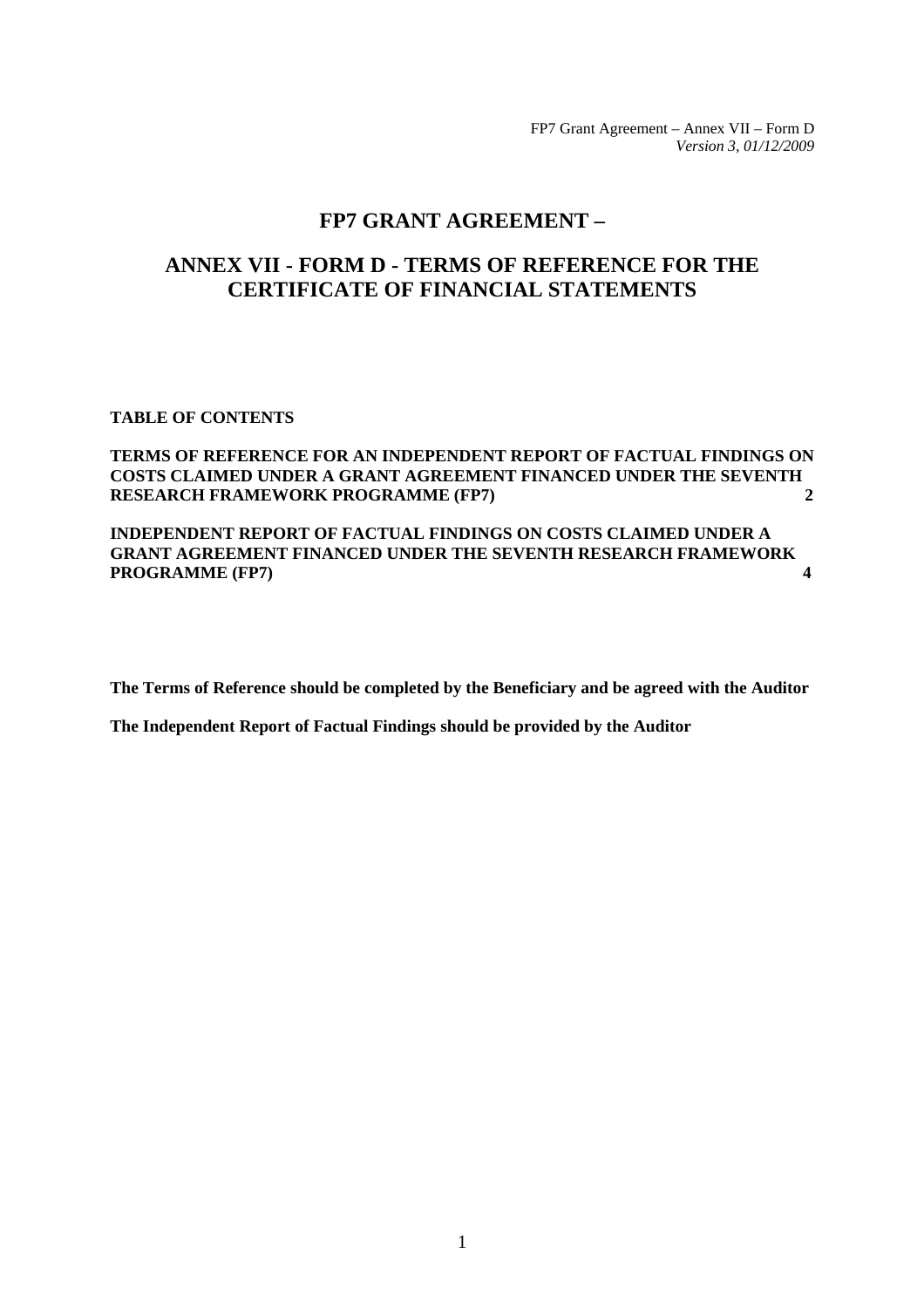# <span id="page-1-0"></span>**Terms of Reference for an Independent Report of Factual Findings on costs claimed under a Grant Agreement financed under the Seventh Research Framework Programme (FP7)**

The following are the terms of reference ('ToR') on which <*name of the Beneficiary>* 'the Beneficiary' agrees to engage < *name of the audit firm>* 'the Auditor' to provide an independent report of factual findings on a Financial Statement(s)<sup>1</sup> prepared by the Beneficiary and to report in connection with a European Union/European Atomic Energy Community financed grant agreement concerning the Seventh Research Framework Programme (FP7), concerning < *title and number of the grant agreement>* (the 'Grant Agreement'). Where in these ToR the 'European Commission' is mentioned this refers to its quality as signatory of the Grant Agreement with the Beneficiary. The [European Union] [*Euratom*] is not a party to this engagement.

### **1.1 Responsibilities of the Parties to the Engagement**

'**The Beneficiary'** refers to the legal entity that is receiving the grant and that has signed the Grant Agreement with the European Commission<sup>2</sup>.

- The Beneficiary is responsible for preparing a Financial Statement for the Action financed by the Grant Agreement in compliance with such agreements and providing it to the Auditor, and for ensuring that this Financial Statement can be properly reconciled to the Beneficiary's accounting and bookkeeping system and to the underlying accounts and records. Notwithstanding the procedures to be carried out, the Beneficiary remains at all times responsible and reliable for the accuracy of the Financial Statement.
- The Beneficiary is responsible for the factual statements which will enable the Auditor to carry out the procedures specified, and will provide the Auditor with a written representation letter supporting these statements, clearly dated and stating the period covered by the statements.
- The Beneficiary accepts that the ability of the Auditor to perform the procedures required by this engagement effectively depends upon the Beneficiary providing full and free access to the Beneficiary's staff and its accounting and other relevant records.

'**The Auditor'** refers to the Auditor who is responsible for performing the agreed-upon procedures as specified in these ToR, and for submitting an independent report of factual findings to the Beneficiary.

The Auditor must be independent from the Beneficiary.

 $\overline{a}$ 

- [*Option 1: delete if not applicable*] The Auditor is qualified to carry out statutory audits of accounting documents in accordance with the Directive 2006/43/EC of the European Parliament and of the Council of 17 May 2006 on statutory audits of annual accounts and consolidated accounts, amending Council Directives 78/660/EEC and 83/349/EEC and repealing Council Directive 84/253/EEC or similar national regulations.
- [*Option 2: delete if not applicable*] The Auditor is a Competent Public Officer for which the relevant national authorities have established the legal capacity to audit the Beneficiary and has not been involved in the preparation of the financial statements.

<sup>&</sup>lt;sup>1</sup> Financial Statement in this context refers solely to Form C - Annex VI by which the Beneficiary claims costs under the Grant Agreement.<br><sup>2</sup> Where special clause 10 for the FP7 Model Grant Agreement applies, or where special clause 10 bis for the FP7 Marie

Curie Grant Agreement applies, this Form shall be filled in also by Third Parties linked to a beneficiary. In that case, the wording "the Beneficiary" shall be read as "the Third Party".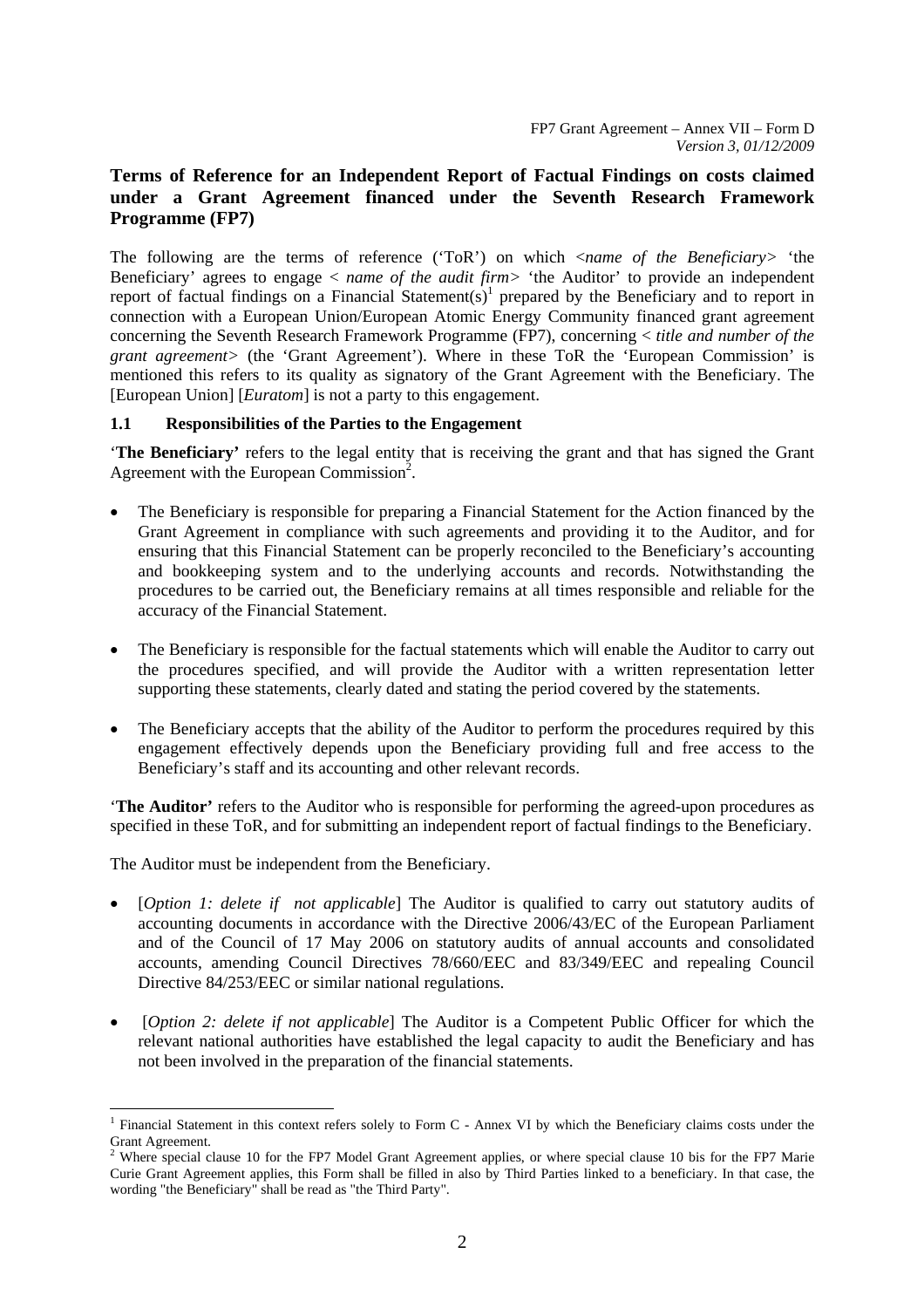FP7 Grant Agreement – Annex VII – Form D *Version 3, 01/12/2009* 

• The procedures to be performed are specified by the European Commission and the Auditor is not responsible for the suitability and appropriateness of these procedures.

# **1.2 Subject of the Engagement**

The subject of this engagement is the *<interim or final; delete what is not applicable>* Financial Statement in connection with the Grant Agreement for the period covering *<dd Month yyyy to dd Month yyyy>*.

# **1.3 Reason for the Engagement**

The Beneficiary is required to submit to the European Commission a certificate on a Financial Statement in the form of an independent report of factual findings produced by an external auditor in support of the payment requested by the Beneficiary under Article II.4 of the Grant Agreement. The Authorising Officer of the Commission requires this Report as he makes the payment of costs requested by the Beneficiary conditional on the factual findings of this Report.

### **1.4 Engagement Type and Objective**

This constitutes an engagement to perform specific agreed-upon procedures regarding an independent report of factual findings on costs claimed under the Grant Agreement.

As this engagement is not an assurance engagement the Auditor does not provide an audit opinion and expresses no assurance. The European Commission derives its assurance by drawing its own conclusions from the factual findings reported by the Auditor on the Financial Statement and the payment request of the Beneficiary relating thereto.

The Auditor shall include in its Report that no conflict of interest exists between it and the Beneficiary in establishing this Report, as well as the fee paid to the Auditor for providing the Report.

# **1.5 Scope of Work**

1.5.1 The Auditor shall undertake this engagement in accordance with these ToR and:

- in accordance with the International Standard on Related Services ('ISRS') 4400 *Engagements to perform Agreed-upon Procedures regarding Financial Information* as promulgated by the IFAC;
- in compliance with the *Code of Ethics for Professional Accountants* issued by the IFAC. Although ISRS 4400 provides that independence is not a requirement for agreed-upon procedures engagements, the European Commission requires that the Auditor also complies with the independence requirements of the *Code of Ethics for Professional Accountants*.
- 1.5.2 Planning, procedures, documentation and evidence

The Auditor should plan the work so that the procedures can be effectively performed. For this purpose he performs the procedures specified in 1.9 of these Terms of Reference ('Scope of Work – Compulsory Report Format and Procedures to be Performed') and uses the evidence obtained from these procedures as the basis for the Report of factual findings.

# **1.6 Reporting**

The Report of factual findings, an example of which is attached to this ToR, should describe the purpose and the agreed-upon procedures of the engagement in sufficient detail in order to enable the Beneficiary and the European Commission to understand the nature and extent of the procedures performed by the Auditor. Use of the reporting format attached as Annex VII of the Grant Agreement is compulsory. The Report should be written in the language indicated in Article 4 of the Grant Agreement. In accordance with Article II.22 of the Grant Agreement, the European Commission and the Court of Auditors have the right to audit any work carried out under the project for which costs are claimed from [*the Union*] [*Euratom*], including the work related to this engagement.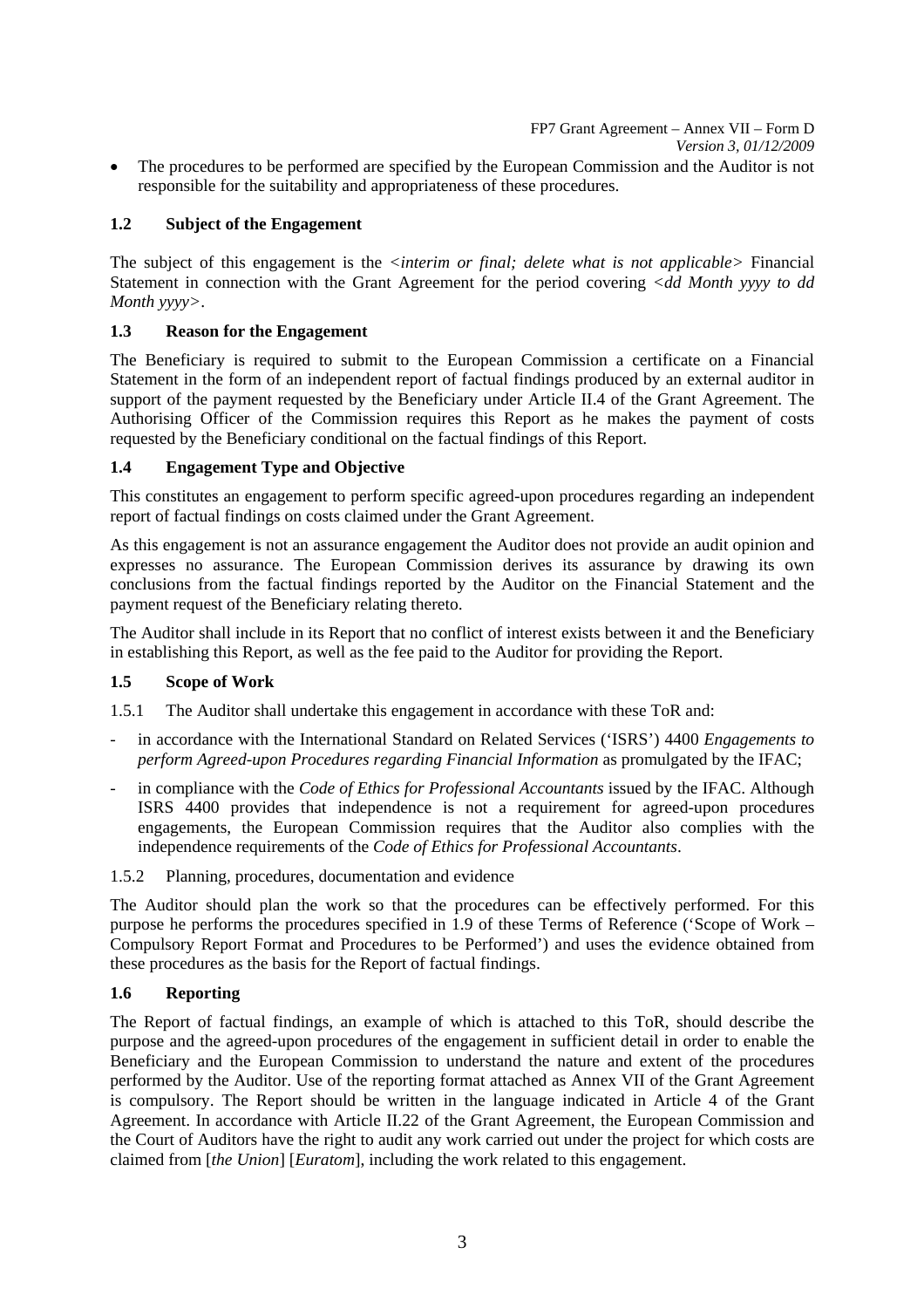# **1.7 Timing**

The Report should be provided by [DATE].

### **1.8 Other Terms**

[*The Beneficiary and the Auditor can use this section to agree other specific terms such as Auditor's fees, out of pocket expenses, liability, applicable law, etc.*]

# <span id="page-3-0"></span>**1.9 Scope of Work – Compulsory Report Format and Procedures to be Performed**

**Independent Report of Factual Findings on costs claimed under a Grant Agreement financed under the Seventh Research Framework Programme (FP7)** 

### *To be printed on letterhead paper of the Auditor*

 $\langle$ Name of contact person $(s)$  $\rangle$ ,  $\langle$  Position $\rangle$ < Beneficiary's name> <Address> <dd Month yyyy>

In accordance with our contract dated <dd Month yyyy> with <name of the Beneficiary> "the Beneficiary" and the terms of reference attached thereto (appended to this Report), we provide our Independent Report of Factual Findings ("the Report"), as specified below.

### **Objective**

We *[legal name of the audit firm]*, established in *[full address/city/state/province/country]* represented for signature of this Report by [*[name and function of an authorised representative]* have performed agreedupon procedures regarding the cost declared in the Financial Statement(s)<sup>3</sup> of [*name of beneficiary*] hereinafter referred to as the Beneficiary, to which this Report is attached, and which is to be presented to the European Commission under grant agreement [EU or *Euratom grant agreement reference: title, acronym, number]* for the following period(s) *[insert period(s) covered by the Financial Statement(s) per Activity].* This engagement involved performing certain specified procedures, the results of which the European Commission uses to draw conclusions as to the eligibility of the costs claimed.

### **Scope of Work**

Our engagement was carried out in accordance with :

- the terms of reference appended to this Report and:
- International Standard on Related Services ('ISRS') 4400 *Engagements to perform Agreed-upon Procedures regarding Financial Information* as promulgated by the International Federation of Accountants ('IFAC);
- the *Code of Ethics for Professional Accountants* issued by the IFAC. Although ISRS 4400 provides that independence is not a requirement for agreed-upon procedures engagements, the European Commission requires that the Auditor also complies with the independence requirements of the *Code of Ethics for Professional Accountants;*

<sup>&</sup>lt;sup>3</sup> Financial Statement in this context refers solely to Form C - Annex VI by which the Beneficiary claims costs under the Grant Agreement.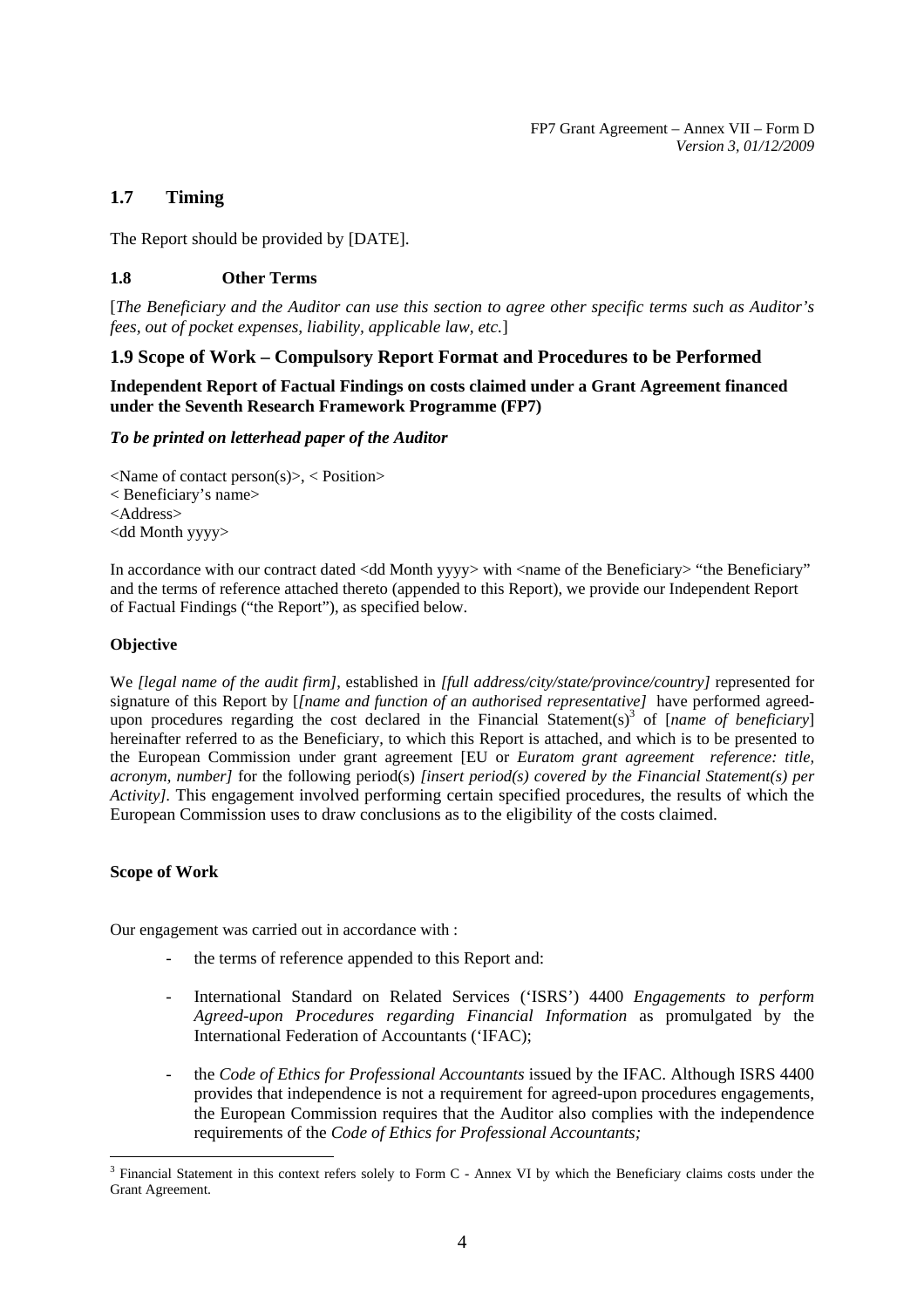FP7 Grant Agreement – Annex VII – Form D *Version 3, 01/12/2009*  As requested, we have only performed the procedures set out in the terms of reference for this engagement and we have reported our factual findings on those procedures in the table appended to this Report.

The scope of these agreed upon procedures has been determined solely by the European Commission and the procedures were performed solely to assist the European Commission in evaluating whether the costs claimed by the Beneficiary in the accompanying Financial Statement has been claimed in accordance with the Grant Agreement. The Auditor is not responsible for the suitability and appropriateness of these procedures.

Because the procedures performed by us did not constitute either an audit or a review made in accordance with International Standards on Auditing or International Standards on Review Engagements, we do not express any assurance on the Financial Statements.

Had we performed additional procedures or had we performed an audit or review of the Financial Statements of the Beneficiary in accordance with International Standards on Auditing, other matters might have come to our attention that would have been reported to you.

#### **Sources of Information**

The Report sets out information provided to us by the management of the Beneficiary in response to specific questions or as obtained and extracted from the Beneficiary's information and accounting systems.

#### **Factual Findings**

The above mentioned Financial Statement(s) per Activity was (were) examined and all procedures specified in the appended table for our engagement were carried out. On the basis of the results of these procedures, we found:

All documentation and accounting information to enable us to carry out these procedures has been provided to us by the Beneficiary. Except as indicated below, no exceptions were noted.

### **Exceptions**

• In some cases, the Auditor was not able to successfully complete the procedures specified. These exceptions are as follows**:** 

**exceptions such as inability to reconcile key information, unavailability of data which prevented the Auditor from carrying out the procedures, etc. should be listed here. The Commission will use this information to decide the amounts which will be reimbursed.** 

### **Use of this Report**

This Report is solely for the purpose set forth in the above objective.

This Report is prepared solely for the confidential use of the Beneficiary and the European Commission and solely for the purpose of submission to the European Commission in connection with the requirements as set out in Article II.4.4 of the Grant Agreement. This Report may not be relied upon by the Beneficiary or by the European Commission for any other purpose, nor may it be distributed to any other parties. The European Commission may only disclose this Report to others who have regulatory rights of access to it, in particular the European Anti Fraud Office and the European Court of Auditors.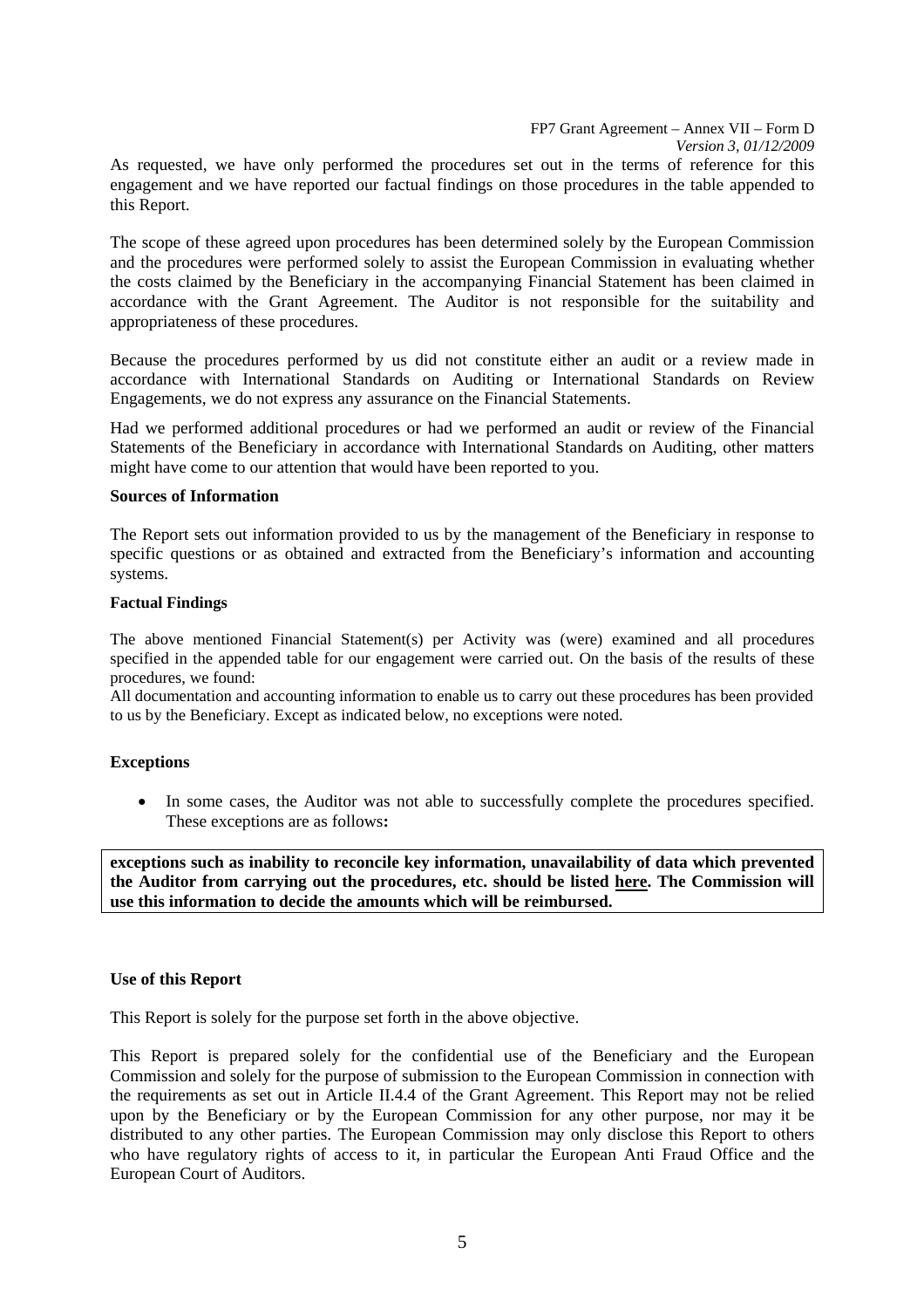FP7 Grant Agreement – Annex VII – Form D *Version 3, 01/12/2009*  This Report relates only to the Financial Statement(s) specified above and does not extend to any other financial statements of the Beneficiary.

No conflict of interest<sup>4</sup> exists between the Auditor and the Beneficiary in establishing this Report. The fee paid to the Auditor for providing the Report was  $\epsilon$  .

We look forward to discussing our Report with you and would be pleased to provide any further information or assistance which may be required.

*[legal name of the audit firm] [[name and function of an authorised representative] <dd Month yyyy>,<Signature of the Auditor>* 

<sup>&</sup>lt;sup>4</sup> A conflict of interest arises when the auditor's objectivity to establish the certificate is compromised in fact or in appearance when the auditor for instance:

<sup>-</sup> was involved in the preparation of the Financial Statements (Forms C);

<sup>-</sup> stands to benefit directly should the certificate be accepted;

<sup>-</sup> has a close relationship with any person representing the beneficiary;

<sup>-</sup> is a director, trustee or partner of the beneficiary;

<sup>-</sup> is in any other situation that compromises his or her independence or ability to establish the certificate impartially.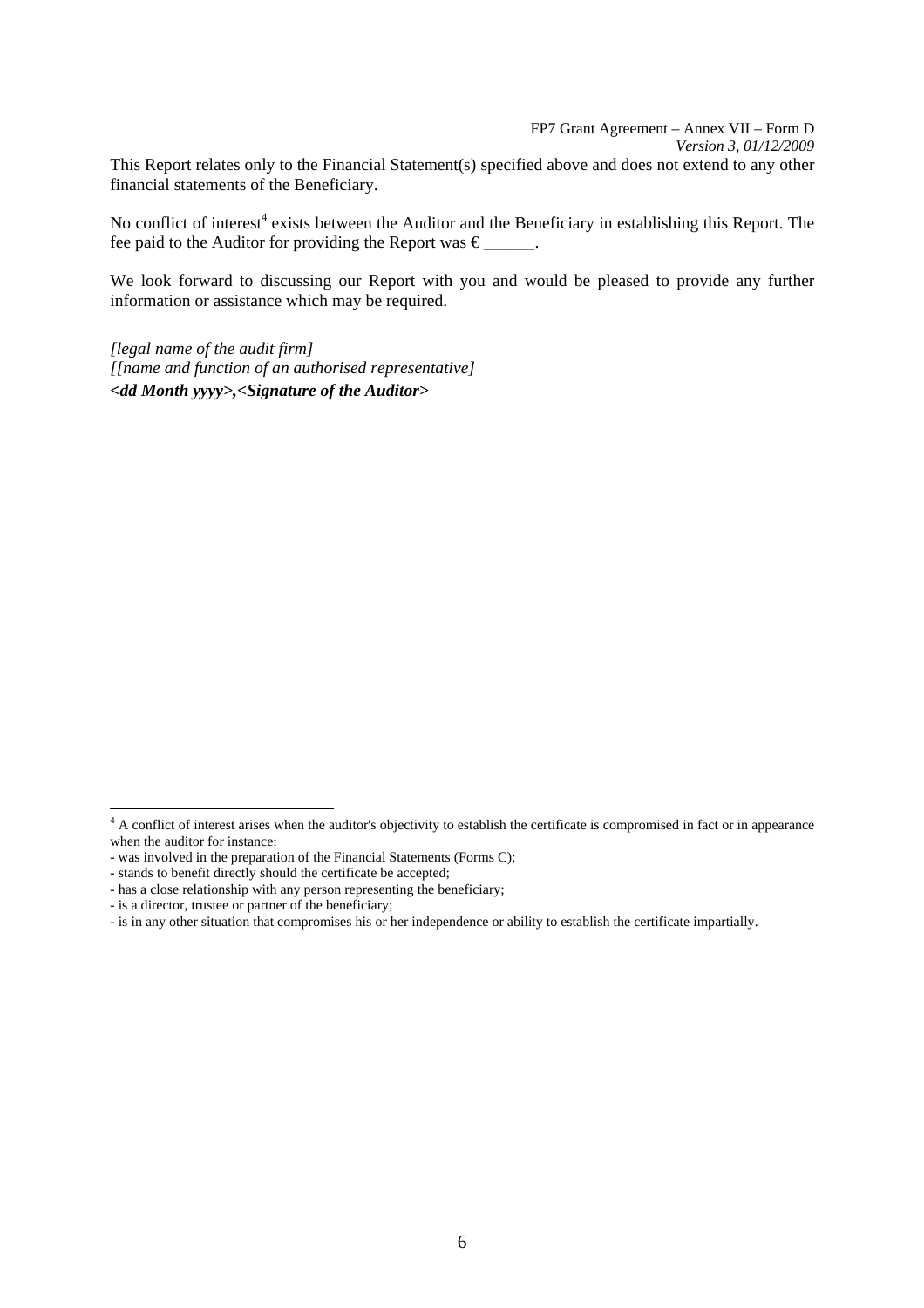### **Procedures performed by the Auditor**

The Auditor designs and carries out his work in accordance with the objective and scope of this engagement and the procedures to be performed as specified below. When performing these procedures the Auditor may apply techniques such as inquiry and analysis, (re)computation, comparison, other clerical accuracy checks, observation, inspection of records and documents, inspection of assets and obtaining confirmations or any others deemed necessary in carrying out these procedures.

The European Commission reserves the right to issue guidance together with example definitions and findings to guide the Auditor in the nature and presentation of the facts to be ascertained. The European Commission reserves the right to vary the procedures by written notification to the Beneficiary. The procedures to be performed are listed as follows:

| <b>Procedures</b> |                                                                                                                                                                                                                                                                                                                                                                                                                                                                                                                                                                                                                                                                                         | Standard factual finding and basis for exception reporting                                                                                                                                                                                                                                                                                                                                                                                                                                                                                                                                                                                                                                                                   |
|-------------------|-----------------------------------------------------------------------------------------------------------------------------------------------------------------------------------------------------------------------------------------------------------------------------------------------------------------------------------------------------------------------------------------------------------------------------------------------------------------------------------------------------------------------------------------------------------------------------------------------------------------------------------------------------------------------------------------|------------------------------------------------------------------------------------------------------------------------------------------------------------------------------------------------------------------------------------------------------------------------------------------------------------------------------------------------------------------------------------------------------------------------------------------------------------------------------------------------------------------------------------------------------------------------------------------------------------------------------------------------------------------------------------------------------------------------------|
|                   | <b>Personnel Costs</b>                                                                                                                                                                                                                                                                                                                                                                                                                                                                                                                                                                                                                                                                  |                                                                                                                                                                                                                                                                                                                                                                                                                                                                                                                                                                                                                                                                                                                              |
|                   | Recalculate hourly personnel and overhead rates for personnel<br>(full coverage if less than 20 employees, otherwise a sample of<br>minimum 20, or 20% of employees, whichever is the greater),<br>indicate the number of productive hours used and hourly rates.<br>Where sampling is used, selection should be random with a<br>view to producing a representative sample.<br>'Productive hours' represent the (average) number of hours<br>made available by the employee in a year after the deduction of<br>holiday, sick leave and other entitlements. This calculation<br>should be provided by the Beneficiary.<br>[if average costs are used, a separate independent report is | For each employee in the sample of ___, the Auditor obtained the personnel costs (salary and employer's<br>costs) from the payroll system together with the productive hours from the time records of each<br>employee.<br>For each employee selected, the Auditor recomputed the hourly rate by dividing the actual personnel<br>costs by the actual productive hours, which was then compared to the hourly rate charged by the<br>Beneficiary.<br>No exceptions were noted.<br>The average number of productive hours for the employees selected was ______<br>If the productive hours or costs of personnel cannot be identified, they should be listed (together<br>with the amounts) as exceptions in the main report. |
| 2.                | required on the methodology]<br>For the same selection examine and describe time recording of<br>employees (paper/computer, daily/weekly/monthly, signed,<br>authorised).                                                                                                                                                                                                                                                                                                                                                                                                                                                                                                               | Employees record their time on a daily/weekly/monthly basis using a paper/computer-based system.<br>The time-records selected were authorised by the project manager or other superior.<br>If no time records are available which fit the above description, this should be listed as an<br>exception in the main report.                                                                                                                                                                                                                                                                                                                                                                                                    |
| 3.                | Employment status and employment conditions of personnel.<br>The Auditor should obtain the employment contracts of the<br>employees selected and compare with the standard employment<br>contract used by the Beneficiary. Differences which are not<br>foreseen by the Grant Agreement should be noted as                                                                                                                                                                                                                                                                                                                                                                              | For the employees selected, the Auditor inspected their employment contracts and found that they were:<br>- directly hired by the Beneficiary in accordance with its national legislation,<br>- under the sole technical supervision and responsibility of the latter, and<br>- remunerated in accordance with the normal practices of the Beneficiary.<br>Personnel who do not meet all three conditions should be listed (together with the amounts) as                                                                                                                                                                                                                                                                    |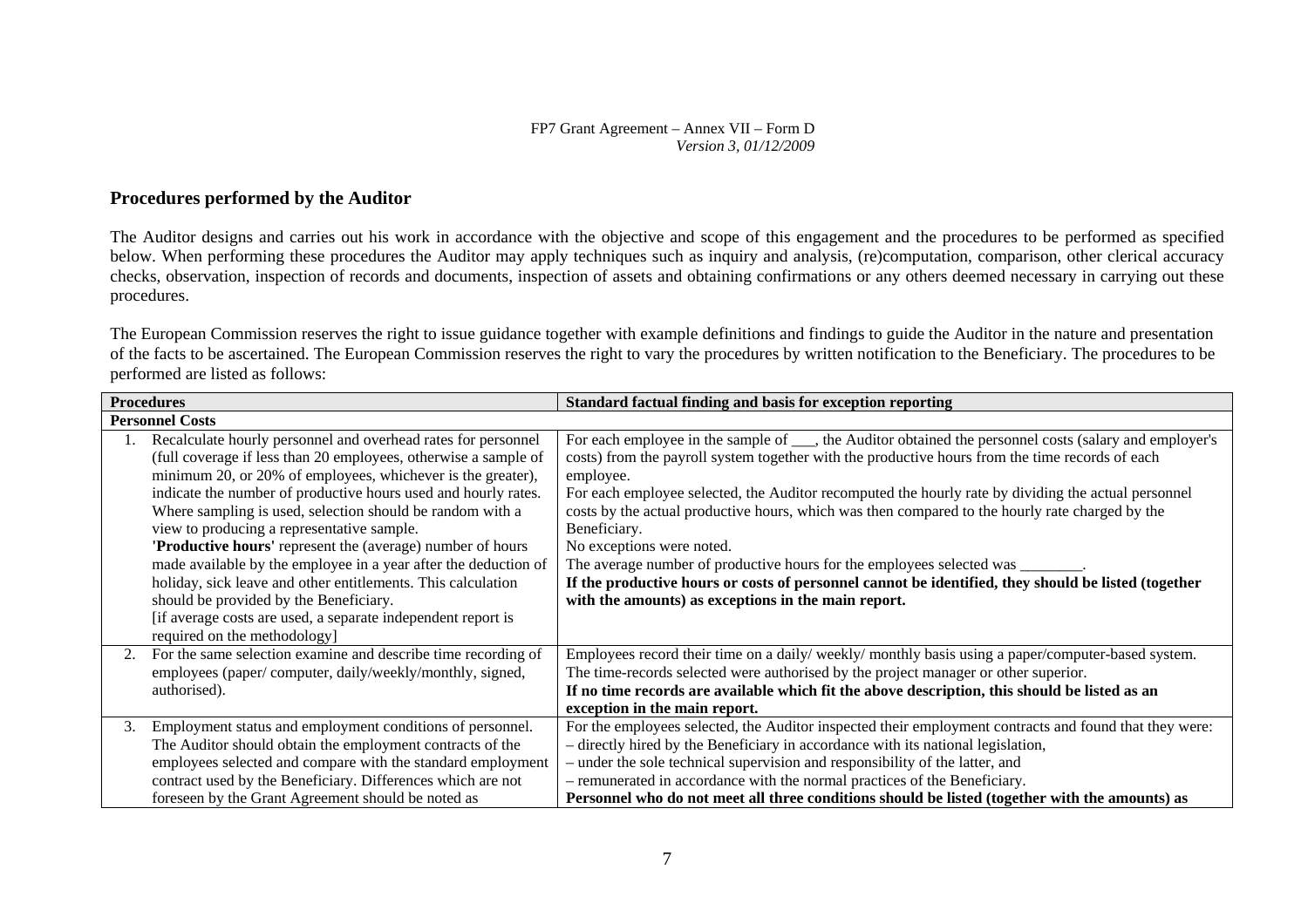| Version 3, 01/12/2009 |                                                                                                        |                                                                                                                                                                                                         |  |  |
|-----------------------|--------------------------------------------------------------------------------------------------------|---------------------------------------------------------------------------------------------------------------------------------------------------------------------------------------------------------|--|--|
| <b>Procedures</b>     |                                                                                                        | Standard factual finding and basis for exception reporting                                                                                                                                              |  |  |
|                       | exceptions.                                                                                            | exceptions in the main report.                                                                                                                                                                          |  |  |
|                       | Use of average personnel costs                                                                         | The Auditor found that the personnel costs charged to the financial statement:                                                                                                                          |  |  |
|                       |                                                                                                        | - are calculated using average costs in accordance with the methodology as specified in the Report of<br>findings on the methodology dated                                                              |  |  |
|                       |                                                                                                        | - have been calculated using amounts derived from the relevant period which can be reconciled to the                                                                                                    |  |  |
|                       |                                                                                                        | accounting records of the relevant period.                                                                                                                                                              |  |  |
|                       |                                                                                                        | Where categories are used, the Auditor verified that the researcher (or research-related person) had been<br>correctly classified.                                                                      |  |  |
|                       |                                                                                                        | The Auditor obtained confirmation from the Beneficiary that the rates used were not budgeted or                                                                                                         |  |  |
|                       |                                                                                                        | estimated amounts.                                                                                                                                                                                      |  |  |
|                       |                                                                                                        | If amounts cannot be reconciled, or if estimates or budgeted amounts were used, this should be                                                                                                          |  |  |
|                       |                                                                                                        | reported as an exception in the main report.                                                                                                                                                            |  |  |
|                       | Subcontracting                                                                                         |                                                                                                                                                                                                         |  |  |
| 5.                    | Obtain a written description from the Beneficiary regarding $3rd$                                      | The Auditor compared the description of the $3rd$ party resources provided by the Beneficiary to the                                                                                                    |  |  |
|                       | party resources used and compare with Annex 1 to the Grant                                             | specification in Annex 1 to the Grant Agreement, and found them to be the same                                                                                                                          |  |  |
|                       | Agreement.                                                                                             | If the descriptions do not clearly match, this should be reported as an exception in the main report.                                                                                                   |  |  |
| 6.                    | Inspect documents and obtain confirmations that subcontracts                                           | The Auditor obtained tendering documents for each subcontract entered into and found that the tendering                                                                                                 |  |  |
|                       | are awarded according to a procedure including an analysis of                                          | process was followed and that a written analysis of value-for-money had been prepared by the                                                                                                            |  |  |
|                       | best value for money (best price-quality ratio), transparency                                          | Beneficiary in support of the final choice of subcontractor, or that the contract had been awarded as part                                                                                              |  |  |
|                       | and equal treatment.                                                                                   | of an existing framework contract entered into prior to the beginning of the project.                                                                                                                   |  |  |
|                       | Full coverage if less than 20 items, otherwise a sample of                                             | If the Auditor is not provided with evidence of either of the above situations, the amount of the                                                                                                       |  |  |
|                       | minimum 20, or 20% of the items, whichever is the greater.                                             | subcontract should be listed as an exception in the main report.                                                                                                                                        |  |  |
|                       | <b>Other Direct Costs</b>                                                                              |                                                                                                                                                                                                         |  |  |
|                       | 7. Allocation of equipment subject to depreciation is correctly                                        | The Auditor traced the equipment charged to the project to the accounting records and the underlying                                                                                                    |  |  |
|                       | identified and allocated to the project.<br>Full coverage if less than 20 items, otherwise a sample of | invoices. The Beneficiary has documented the link with the project on the invoice and purchase<br>documentation, and, where relevant, the project accounting. The asset value was agreed to the invoice |  |  |
|                       | minimum 20, or 20% of the items, whichever is the greater.                                             | and no VAT or other identifiable indirect taxes were charged. The depreciation method used to charge                                                                                                    |  |  |
|                       |                                                                                                        | the equipment to the project was compared to the Beneficiary's normal accounting policy and found to be                                                                                                 |  |  |
|                       |                                                                                                        | the same.                                                                                                                                                                                               |  |  |
|                       |                                                                                                        | If assets have been charged which do not comply with the above, they should be listed (together                                                                                                         |  |  |
|                       |                                                                                                        | with the amounts) as exceptions in the main report.                                                                                                                                                     |  |  |
| 8.                    | Travel costs correctly identified and allocated to the project                                         | The Auditor inspected the sample and found that the Beneficiary had allocated travel costs to the project                                                                                               |  |  |
|                       | (and in line with Beneficiary's normal policy for non-[EU]                                             | by marking of invoices and purchase orders with the project reference, resulting in traceable allocation in                                                                                             |  |  |
|                       | [Euratom] work regarding first-class travel, etc.)                                                     | the project accounts.                                                                                                                                                                                   |  |  |
|                       | Full coverage if less than 20 items, otherwise a sample of                                             | The costs charged were compared to the invoices and found to be the same. No VAT or other identifiable                                                                                                  |  |  |

### FP7 Grant Agreement – Annex VII – Form D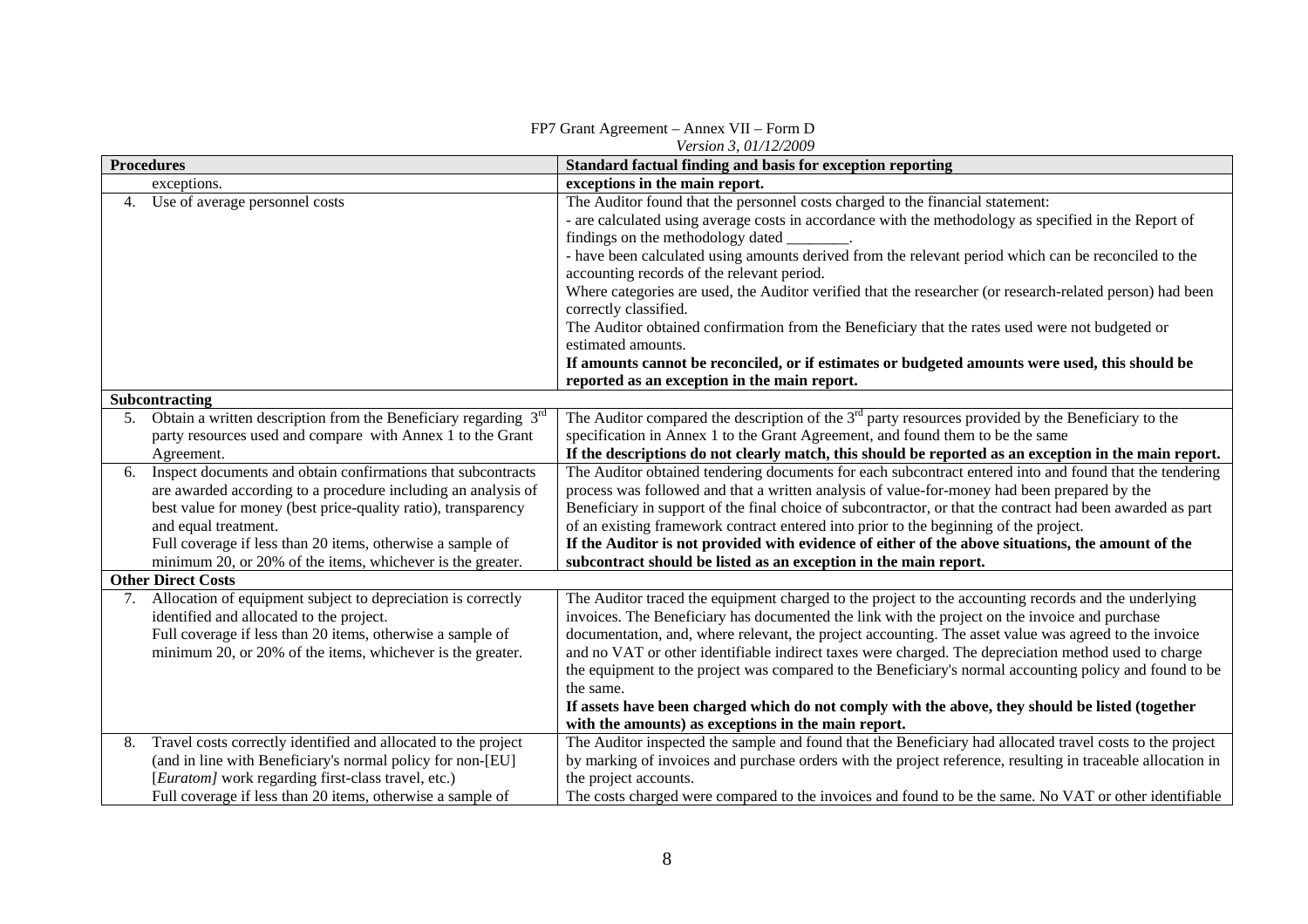#### FP7 Grant Agreement – Annex VII – Form D

*Version 3, 01/12/2009* 

| <b>Procedures</b>                                                    | Standard factual finding and basis for exception reporting                                             |
|----------------------------------------------------------------------|--------------------------------------------------------------------------------------------------------|
| minimum 20, or 20% of the items, whichever is the greater.           | indirect taxes were charged.                                                                           |
| The Beneficiary should provide written evidence of its normal        | The use of first class travel was in line with the written policy provided by the Beneficiary.         |
| policy for travel costs (e.g. use of first class tickets) to enable  | Costs which are not allocated to project accounts and do not have a clear attribution (normally by     |
| the Auditor to compare the travel charged with this policy.          | writing the project number on the original invoice) should be listed (together with the amounts) as    |
|                                                                      | exceptions in the main report.                                                                         |
| Consumables correctly identified and allocated to the project.<br>9. | The Auditor inspected the sample and found that the Beneficiary had allocated consumable costs to the  |
| Full coverage if less than 20 items, otherwise a sample of           | project by marking of invoices and purchase orders with the project reference, resulting in traceable  |
| minimum 20, or 20% of the items, whichever is the greater.           | allocation in the project accounts.                                                                    |
|                                                                      | The costs charged were compared to the invoices and found to be the same. No VAT or other identifiable |
|                                                                      | indirect taxes were charged.                                                                           |
|                                                                      | Costs which are not allocated to project accounts and do not have a clear attribution (normally by     |
|                                                                      | writing the project number on the original invoice) should be listed (together with the amounts) as    |
|                                                                      | exceptions in the main report.                                                                         |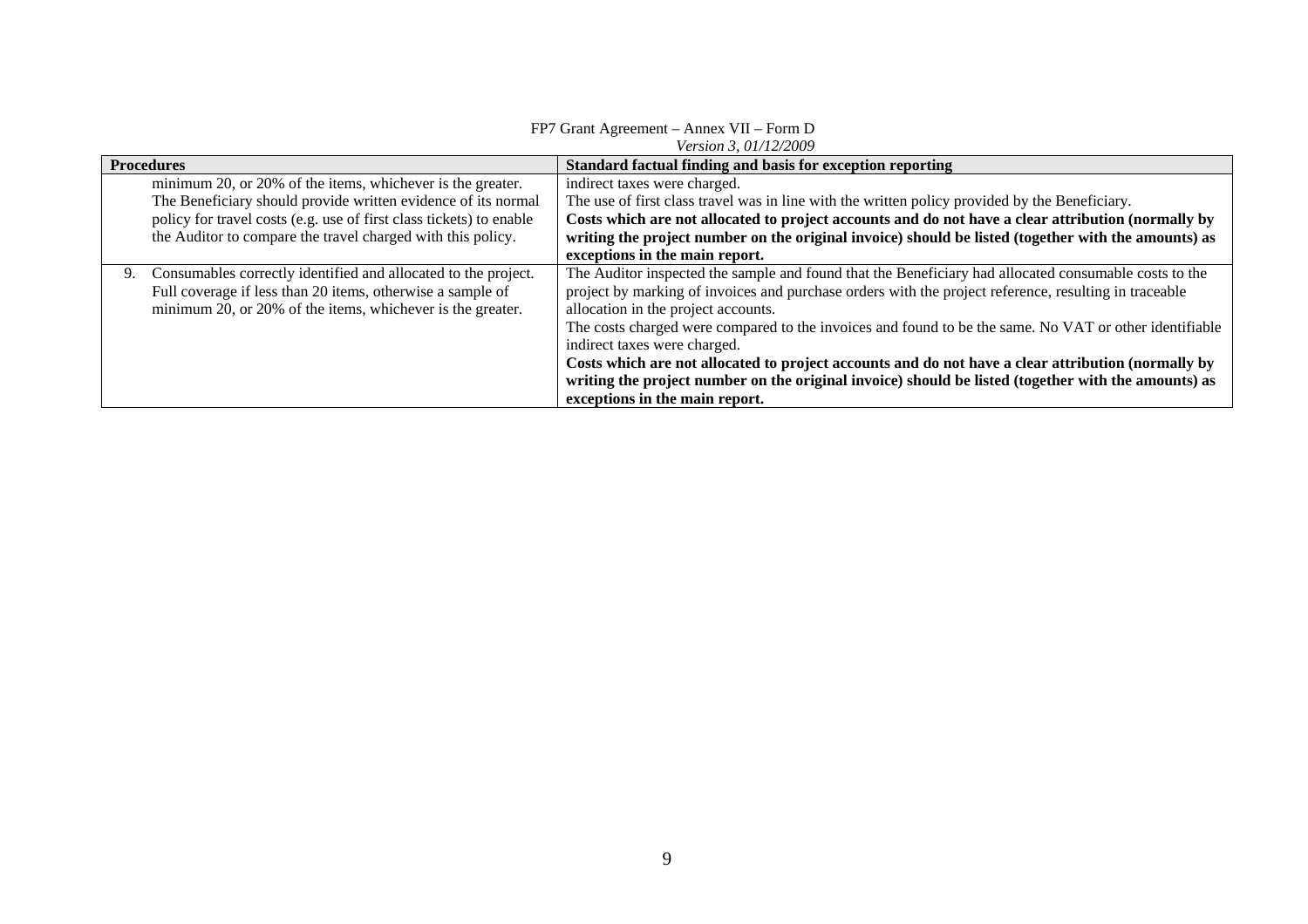|                                                                                                                                                                                                                                                                                                                                                                                                                                                                                                                                                                                                                         | <i>Version 3.01/12/2009</i>                                                                                                                                                                                                                                                                                                                                                                                                                                                                                                                                                                                                                                                                                                                                                                                                                                                                                                                                                                                                                                                                                                                                                                                                                                                                                                                                                                                                                                                                                                                                                                                                                                                                                          |  |  |  |
|-------------------------------------------------------------------------------------------------------------------------------------------------------------------------------------------------------------------------------------------------------------------------------------------------------------------------------------------------------------------------------------------------------------------------------------------------------------------------------------------------------------------------------------------------------------------------------------------------------------------------|----------------------------------------------------------------------------------------------------------------------------------------------------------------------------------------------------------------------------------------------------------------------------------------------------------------------------------------------------------------------------------------------------------------------------------------------------------------------------------------------------------------------------------------------------------------------------------------------------------------------------------------------------------------------------------------------------------------------------------------------------------------------------------------------------------------------------------------------------------------------------------------------------------------------------------------------------------------------------------------------------------------------------------------------------------------------------------------------------------------------------------------------------------------------------------------------------------------------------------------------------------------------------------------------------------------------------------------------------------------------------------------------------------------------------------------------------------------------------------------------------------------------------------------------------------------------------------------------------------------------------------------------------------------------------------------------------------------------|--|--|--|
| <b>Procedures</b>                                                                                                                                                                                                                                                                                                                                                                                                                                                                                                                                                                                                       | Standard factual finding and basis for exception reporting                                                                                                                                                                                                                                                                                                                                                                                                                                                                                                                                                                                                                                                                                                                                                                                                                                                                                                                                                                                                                                                                                                                                                                                                                                                                                                                                                                                                                                                                                                                                                                                                                                                           |  |  |  |
| <b>Indirect costs</b>                                                                                                                                                                                                                                                                                                                                                                                                                                                                                                                                                                                                   |                                                                                                                                                                                                                                                                                                                                                                                                                                                                                                                                                                                                                                                                                                                                                                                                                                                                                                                                                                                                                                                                                                                                                                                                                                                                                                                                                                                                                                                                                                                                                                                                                                                                                                                      |  |  |  |
| 10. Obtain and review a detailed breakdown of Indirect costs<br>(reconciled to the accounting records) and confirm that the<br>following costs are not present:<br>identifiable indirect taxes including value added tax,<br>a)<br>b)<br>duties,<br>interest owed,<br>$\mathbf{c})$<br>d)<br>provisions for possible future losses or charges,<br>exchange losses, cost related to return on capital,<br>$\epsilon$ )<br>costs declared or incurred, or reimbursed in respect of<br>f)<br>another Union or Euratom project,<br>debt and debt service charges, excessive or reckless<br>g)<br>expenditure <sup>5</sup> . | The Auditor obtained the total overhead amount which was allocated and reconciled this to the<br>accounting records for the period in question.<br>The Auditor recalculated the ratio of indirect costs [as a percentage of personnel costs/ as a fixed<br>personnel hourly rate / as another cost driver specified by the Beneficiary] and agreed it to the rate used<br>in the Financial Statement(s).<br>The Auditor obtained a detailed breakdown from the accounting system of the indirect costs which have<br>been charged to the contract, and reconciled the individual amounts to the general ledger of the<br>Beneficiary.<br>The Auditor found that costs for the non-research activities of the Beneficiary, such as manufacturing,<br>education, marketing of products or services, etc., had not been included in the calculation.<br>For each element of the breakdown, the Auditor obtained the Beneficiary's confirmation that it contained<br>none of the ineligible costs specified (typical examples are leasing costs, loan charges, provisions for<br>doubtful debt (but not normal accruals), local business and property taxes, customs duties, exchange<br>losses from billing in a foreign currency).<br>Only the types of excessive and reckless expenditure listed in the Commission's guidance should be<br>considered, the Auditor is not required to exercise professional judgement or provide assurance in<br>this matter.<br>Amounts which do not meet the above criteria or where the Auditor is not provided with sufficient<br>information in order to inspect and compare the types of cost should be listed (together with the<br>amounts) as exceptions in the main report. |  |  |  |
| 11. Assess use of a simplified method of calculation of<br>overheads at the level of the legal entity.<br>The Beneficiary may use a simplified method of calculation<br>(either due to the lack of analytical accounting or legal<br>requirement to use a form of cash-based accounting). This<br>does not permit the use of a generalised estimate, or the use<br>of a 'standard' rate that is not derived from the accounting<br>records of the period in question. Thus the rate (but not the<br>methodology) should be updated for each accounting period.                                                          | The Beneficiary's accounting system does not permit indirect costs to be separately identified for the<br>individual departments. [and/ or]<br>The Beneficiary's accounting system is cash-based and year-end adjustments are made using accounting<br>estimates in order to charge certain accrued costs.<br>The Auditor obtained the breakdown of overhead costs and the adjusting entries together with the source<br>of the relevant accounting entries.<br>The Beneficiary provided the Auditor with underlying calculations showing the basis for additional<br>accounting entries. The Auditor agreed these calculations to the relevant sources of management<br>information.<br>Any elements of a simplified calculation which represent percentage estimates and which cannot be                                                                                                                                                                                                                                                                                                                                                                                                                                                                                                                                                                                                                                                                                                                                                                                                                                                                                                                           |  |  |  |

FP7 Grant Agreement – Annex VII – Form D

<sup>5</sup> Excessive or reckless expenditure as defined in guidance notes issued by the Commission.